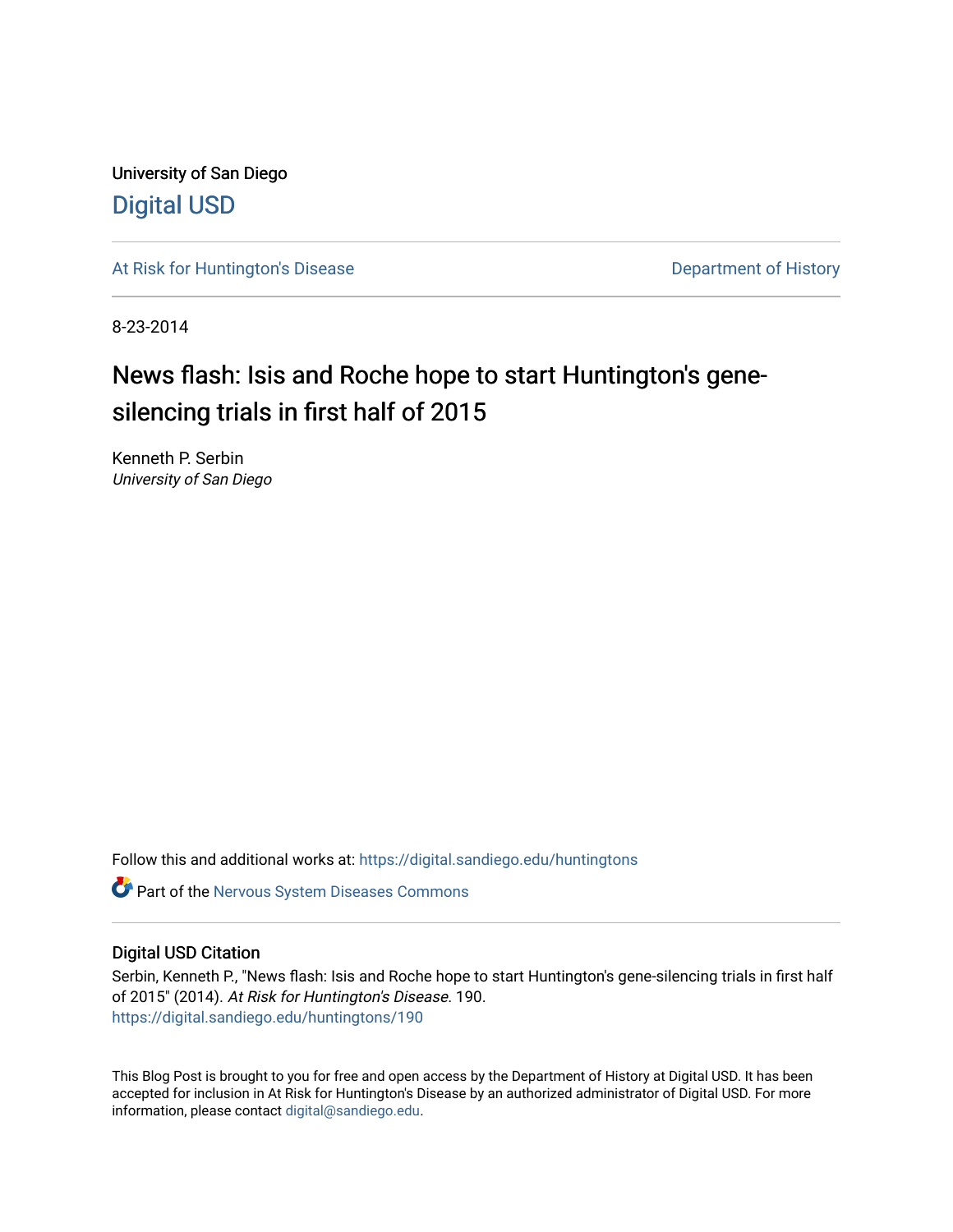#### More **[Create Blog](https://draft.blogger.com/home#create) [Sign In](https://draft.blogger.com/)**

# [At Risk for Huntington's Disease](http://curehd.blogspot.com/)

*HD is a genetically caused brain disorder that causes uncontrollable bodily movements and robs people's ability to walk, talk, eat, and think. The final result is a slow, ugly death. Children of parents with HD have a 50-50 chance of inheriting the disease. There is no cure or treatment.*

## Blog Archive

- $\blacktriangleright$  [2021](http://curehd.blogspot.com/2021/) (12)
- $2020(16)$  $2020(16)$
- $2019(19)$  $2019(19)$
- $\blacktriangleright$  [2018](http://curehd.blogspot.com/2018/) (16)
- $2017(14)$  $2017(14)$
- $2016(13)$  $2016(13)$
- $\blacktriangleright$  [2015](http://curehd.blogspot.com/2015/) (24)
- $\frac{1}{2014}$  $\frac{1}{2014}$  $\frac{1}{2014}$  (24)
- [►](javascript:void(0)) [December](http://curehd.blogspot.com/2014/12/) (2)
- [►](javascript:void(0)) [October](http://curehd.blogspot.com/2014/10/) (1)
- [►](javascript:void(0)) [September](http://curehd.blogspot.com/2014/09/) (2)
- $\blacktriangledown$  [August](http://curehd.blogspot.com/2014/08/)  $(3)$ News flash: Isis and

Roche hope to start [Huntingto...](http://curehd.blogspot.com/2014/08/news-flash-isis-and-roche-hope-to-start.html) Bidding farewell to CoQ10: a longstudied [suppleme...](http://curehd.blogspot.com/2014/08/bidding-farewell-to-coq10-long-studied.html) Making the threat of [Huntington's](http://curehd.blogspot.com/2014/08/making-threat-of-huntingtons-disease.html) disease 'small s...

- $\blacktriangleright$  [July](http://curehd.blogspot.com/2014/07/) (1)
- $\blacktriangleright$  [June](http://curehd.blogspot.com/2014/06/) (2)
- $\blacktriangleright$  [May](http://curehd.blogspot.com/2014/05/) (3)
- $\blacktriangleright$  [April](http://curehd.blogspot.com/2014/04/) (3)
- $\blacktriangleright$  [March](http://curehd.blogspot.com/2014/03/) (2)
- $\blacktriangleright$  [February](http://curehd.blogspot.com/2014/02/) (3)
- $\blacktriangleright$  [January](http://curehd.blogspot.com/2014/01/) (2)
- [►](javascript:void(0)) [2013](http://curehd.blogspot.com/2013/) (30)
- $2012(26)$  $2012(26)$
- $-2011(33)$  $-2011(33)$  $-2011(33)$
- $\blacktriangleright$  [2010](http://curehd.blogspot.com/2010/) (26)
- $2009(21)$  $2009(21)$
- $2008(7)$  $2008(7)$
- $2007(7)$  $2007(7)$
- $\blacktriangleright$  [2006](http://curehd.blogspot.com/2006/) (4)
- $\blacktriangleright$  [2005](http://curehd.blogspot.com/2005/) (17)

## About Me **GENE [VERITAS](https://draft.blogger.com/profile/10911736205741688185)**

View my [complete](https://draft.blogger.com/profile/10911736205741688185) profile

## SATURDAY, AUGUST 23, 2014

## News flash: Isis and Roche hope to start Huntington's gene-silencing trial in first half of 2015

The long-anticipated clinical trial of a drug that could potentially stop Huntington's disease at its genetic roots and perhaps someday even prevent the disorder in presymptomatic HD gene carriers like me could start by the middle of 2015.

If successful, the trial could result in a drug in five or six years.

Officials at Carlsbad, CA-based [Isis Pharmaceuticals, Inc.,](http://www.isispharm.com/index.htm) in an interview with me on August 22, said that the Phase I trial for their drug, ISIS- $\overline{\text{HTT}_{\text{Rx}}}$ [, likely will start by the second quarter of 2015, as](http://www.isispharm.com/Pipeline/index.htm) long as the company receives regulatory approvals and fulfills other standard requirements for trials.

ISIS-HTT $_{\rm{Rx}}$  is an antisense oligonucleotide (ASO), a synthetic strand of DNA that silences, or turns off, the messenger RNA that makes proteins as coded by the DNA. If ISIS-HTT $_{Rx}$  works as intended, it would reduce the production of the huntingtin protein in brain cells, reduce damage to the brain, and reduce or even eliminate HD symptoms.

ISIS-HTT $_{\rm{Rx}}$  is the company's internal name for the drug, which will later receive a generic scientific name and, if it reaches the market, a commercial name. HTT is scientific shorthand for the huntingtin gene, messenger RNA, and protein. Rx is shorthand for a medical prescription.

Isis is also conducting standard toxicological studies of the drug in nonhuman primates to assure that it will not cause harm to humans. A Phase I trial tests for safety and tolerability. Researchers can make observations about the drug's efficacy but must then conduct Phase II and Phase III trials, which involve more people, to demonstrate whether the drug really works.

Isis is planning the trial with the Swiss pharmaceutical giant [Roche](http://www.roche.com/index.htm), vastly experienced in clinical trials and staffed with specialists in neurological disorders. Last year the two entered a partnership that included a \$30 million infusion of funds into the Isis preparations for the clinical trial.

The trial will involve 36 early-stage Huntington's patients at four to six sites in Canada and Europe. If Phase II occurs, the companies would extend the study to the U.S.

Only recently did Isis, a world leader in ASO science and technology, settle on ISIS-HTT<sub>Rx.</sub>

You can watch my brief report from Isis headquarters in the video below. Soon I will provide a detailed report on the ISIS-HTT $_{\rm{Rx}}$  clinical trial project.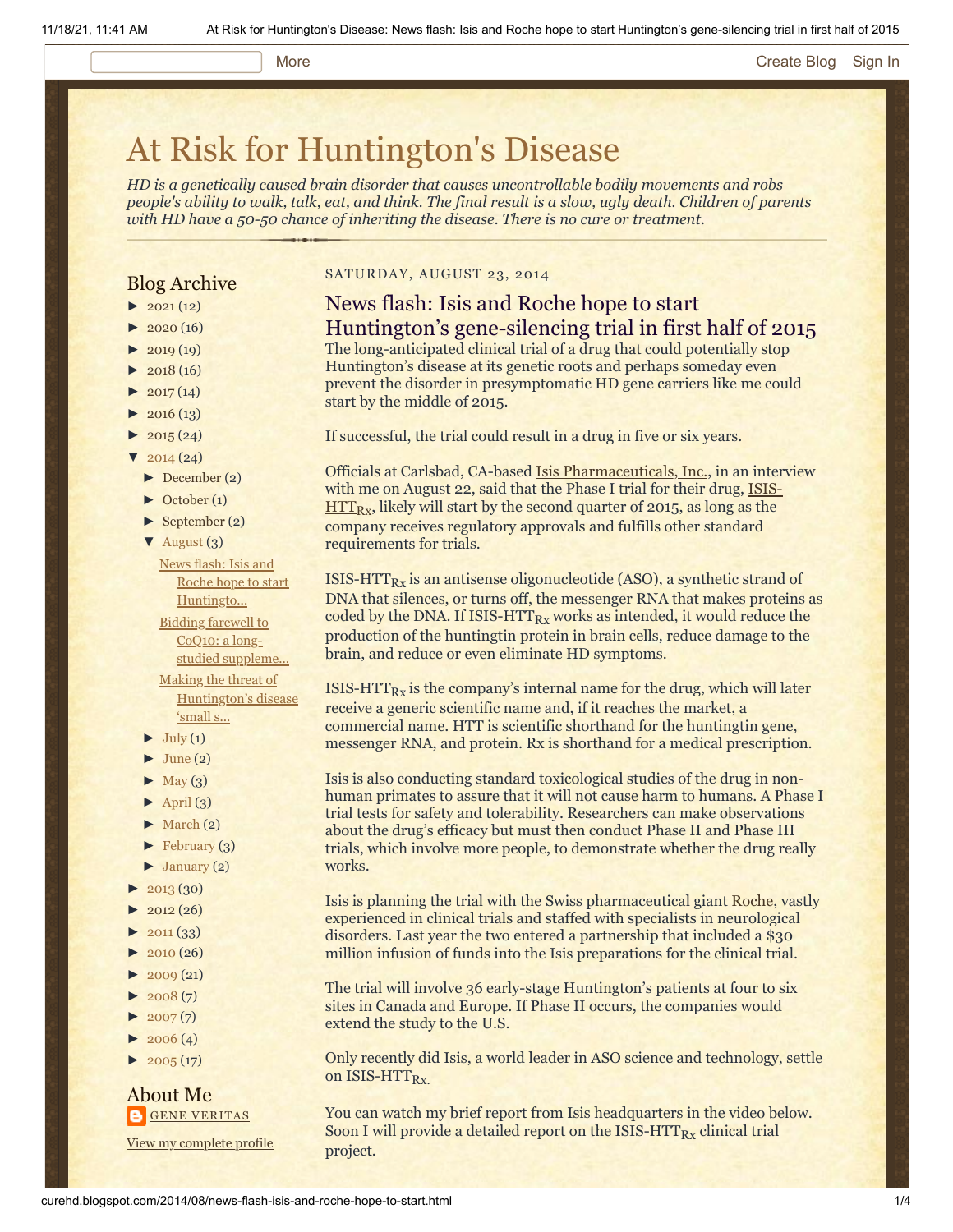## HD Links

[Huntington's](http://www.hdsa.org/) Disease Society of America [International](http://www.huntington-assoc.com/) Huntington **Association** [Huntington's](http://hddrugworks.org/) Disease Drug **Works** [Huntington's](http://www.hdlighthouse.org/) Disease **Lighthouse Hereditary Disease** [Foundation](http://www.hdfoundation.org/) [Huntington's](http://www.hdac.org/) Disease Advocacy Center Thomas [Cellini Huntington's](http://www.ourtchfoundation.org/) **Foundation** HDSA Orange County (CA) **[Affiliate](http://www.hdsaoc.org/)** HD Free with [PGD!](http://www.hdfreewithpgd.com/) [Stanford](http://www.stanford.edu/group/hopes/) HOPES Earth Source [CoQ10,](http://www.escoq10.com/) Inc.

## HD Blogs and Individuals

Chris Furbee: [Huntingtons](http://www.huntingtonsdance.org/) Dance Angela F.: Surviving [Huntington's?](http://survivinghuntingtons.blogspot.com/) Heather's [Huntington's](http://heatherdugdale.angelfire.com/) Disease Page



## **[News flash: Isis and Roche hope to](https://vimeo.com/104198653?embedded=true&source=video_title&owner=6019843) start Huntington's disease gene-silencing trial in first half of 2015** from **[Gene Veritas](https://vimeo.com/user6019843?embedded=true&source=owner_name&owner=6019843)**

[News flash: Isis and Roche hope to start Huntington's disease gene-](http://vimeo.com/104198653)

silencing trial in first half of 2015 from [Gene Veritas](http://vimeo.com/user6019843) on [Vimeo.](https://vimeo.com/)

## **Ramping up**

03:41

I have tracked the Isis project since 2008 and, with the rest of the HD community, anxiously awaited the start of the ASO trial.

I became excited when I recently saw ISIS-HTT $_{\rm{Rx}}$  listed on the Isis website. It reminded me of the need to get an update on the project. This last visit to the company was my fifth.

At my first visit in 2008, I had learned that Isis hoped to start a Phase I trial in 2010. However, each time I obtained an update on the project, I learned that the researchers had postponed the start of the trial to account for new scientific discoveries, advances in HD research, improved ASO technology developed by Isis itself, and the desire to engineer the safest and most effective drug possible.

The postponements always disappointed me, but I also understood that scientific research and drug discovery are slow and painstaking processes.

However, during the August 22 meeting, it became abundantly clear that Isis and Roche are ramping up for the clinical trial. They are making necessary final arrangements such as the selection of sites, to be announced in early 2015. Significantly, with the selection of ISIS-HTT<sub>Rx</sub> – the culmination of nearly a decade-long search for an efficacious drug in which the company tested some 2,000 ASOs – the engineering is complete.

## **Optimism and realism**

Later that day, I pondered the likelihood of the Isis-Roche trial and how much of a change that meant for me, and for those in my situation.

After so many years of research and millions of dollars in investments, a clinical trial was becoming a reality.

Reviewing the Isis visit with my wife Regina during a late-afternoon walk, I mentioned how a future, improved version of ISIS-HTT $_{Rx}$  might prevent HD symptoms.

At 54, I am now well past my mother's age of HD onset. Each day without HD is a gift. I felt simultaneously hopeful and concerned, optimistic and realistic, as Regina and I calculated when ISIS-HTT $_{Rx}$  might reach the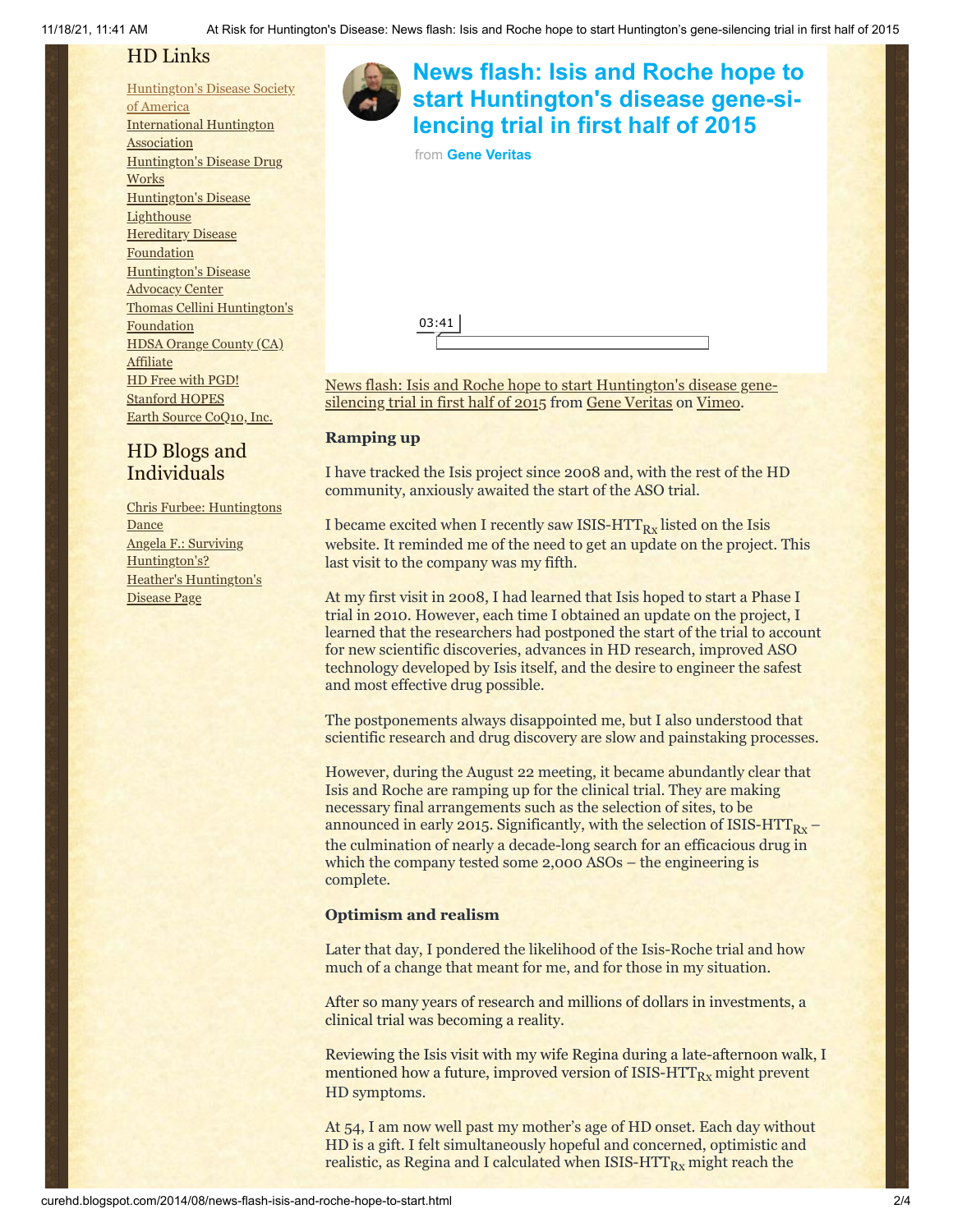11/18/21, 11:41 AM At Risk for Huntington's Disease: News flash: Isis and Roche hope to start Huntington's gene-silencing trial in first half of 2015

market: Phase I would likely end in 2017, and Phases II and III would likely take the project beyond 2020. A second generation of drugs for asymptomatic gene carriers would come even later.

I recalled that a clinical trial is an experiment with an unpredictable outcome.

More than ever I need to focus on maintaining my health in order to postpone the inevitable HD onset as long as possible.

In the meantime, I will cheer on the Isis-Roche team as it brings the hope of an HD-stopping drug.

*See below links to previous reports on Isis.*

["A key new ally in the search for Huntington's disease treatments"](http://www.curehd.blogspot.com/2013/04/a-key-new-ally-in-search-for.html)

["Quickening the pace towards a Huntington's disease gene-silencing trial:](http://www.curehd.blogspot.com/2013/04/quickening-pace-towards-huntingtons.html) pharma Giant Roche, Isis enter partnership"

["Designing the best drug possible to defeat Huntington's disease"](http://curehd.blogspot.com/2012/11/designing-best-drug-possible-to-defeat_17.html)

["Building a 'laser-guided' missile to defeat Huntington's disease"](http://curehd.blogspot.com/2008/04/building-laser-guided-missile-to-attack.html)

["Observing the cure in progress"](http://curehd.blogspot.com/2008/04/observing-cure-in-progress.html)

Posted by Gene [Veritas](https://draft.blogger.com/profile/03599828959793084715) at [7:35](http://curehd.blogspot.com/2014/08/news-flash-isis-and-roche-hope-to-start.html) PM  $\triangleright$  $M$ က

Labels: antisense [oligonucleotide](http://curehd.blogspot.com/search/label/antisense%20oligonucleotide) , [clinical](http://curehd.blogspot.com/search/label/clinical%20trial) trial , [cure](http://curehd.blogspot.com/search/label/cure) , [disease](http://curehd.blogspot.com/search/label/disease) , [DNA](http://curehd.blogspot.com/search/label/DNA) , gene silencing , HD gene [carrier](http://curehd.blogspot.com/search/label/HD%20gene%20carrier) , [huntingtin](http://curehd.blogspot.com/search/label/huntingtin) , [Huntington's](http://curehd.blogspot.com/search/label/Huntington%27s%20disease) disease , Isis [Pharmaceuticals](http://curehd.blogspot.com/search/label/Isis%20Pharmaceuticals) , [ISIS-HTT-Rx](http://curehd.blogspot.com/search/label/ISIS-HTT-Rx) , [protein](http://curehd.blogspot.com/search/label/protein) , [RNA](http://curehd.blogspot.com/search/label/RNA) , [Roche](http://curehd.blogspot.com/search/label/Roche) , [treatments](http://curehd.blogspot.com/search/label/treatments)

#### 5 comments:



**[Unknown](https://draft.blogger.com/profile/08344530959544546220) said...** Hi Ken,

> This is indeed wonderful news! And we applaud your persistent and energetic efforts at urging the local pharmaceutical companies to speed up their experiments with the promising treatment!

9:49 PM, [August](http://curehd.blogspot.com/2014/08/news-flash-isis-and-roche-hope-to-start.html?showComment=1408855770106#c1965303519863939686) 23, 2014

#### **Anonymous said...**

This great news. I am so glad you've shared this update with us. Lou

8:21 PM, [August](http://curehd.blogspot.com/2014/08/news-flash-isis-and-roche-hope-to-start.html?showComment=1408936915688#c5175341726522026153) 24, 2014

## **Anonymous said...**

"If successful, the trial could result in a drug in five or six years."

Does it mean that after succesful Phase 3, it is required to spen 6 years to deliver final product to the market?

5:04 AM, [August](http://curehd.blogspot.com/2014/08/news-flash-isis-and-roche-hope-to-start.html?showComment=1409054677497#c2623417232406131727) 26, 2014

### **Paul van de Groep said...**

This news give us hope for the furure! Thanks for sharing the news; we will follow you on Twitter @PaulvandeGroep